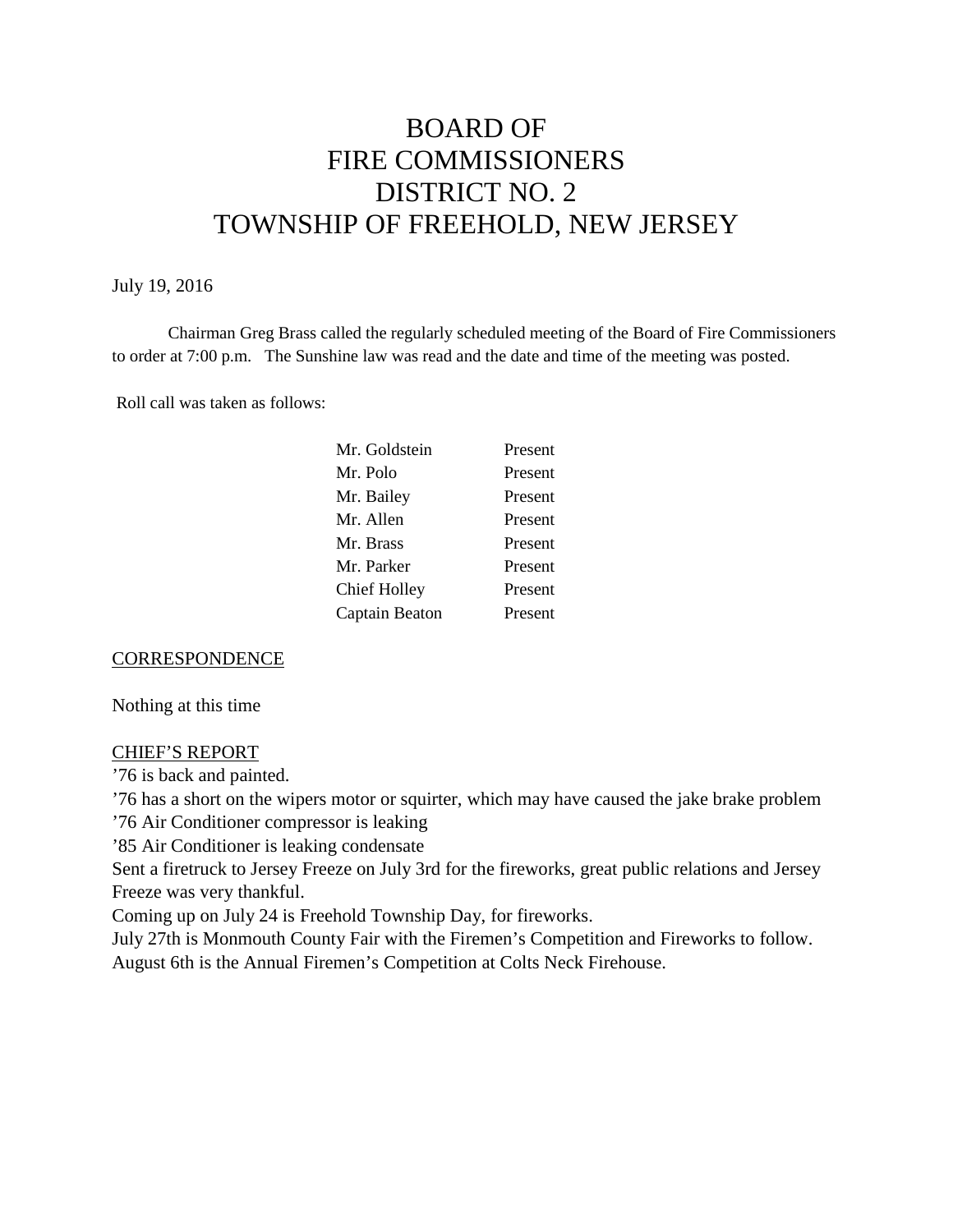Chief Holley needs to buy some helmets and gloves, will go through gear list to see what else needs to be ordered. Cal from Fire and Safety did the demo on the new thermal camera with Captain Beaton, Chief Holley to meet to with Cal himself for a demo. Old thermal camera's are fixed. GPS in both Chief trucks are broken.

# RADIO AND ALARM

Pagers-Regional Manager is waiting on tax exempt form, should take about 2 weeks. Spillman- Sierra cards are loaded onto the laptops. Asst. Chief Murray working on uploading the websites.

## **BUILDING**

Evan Berman is resigning from maintaining the Pond Road and Daniels Way Firehouses, Jimmy Taylor to take over cleaning, elections and ladder and pump testing.

## **INSURANCE**

Dave Petrillo hurt knee on the scene of a fire. Insurance notified.

LOSAP-Need to buy back 10 members. Mr. Goldstein will get exact amount on buy back. Life insurance-there are two policy's, 20 ex-members were removed. Life members will stay on the policy.

If names on the policy weren't real members then insurance company will credit the Board.

## **MAINTENANCE**

Mr. Polo just got done with Underwriters Laboratories from Chicago on testing dates as follows: August 4th Aerial '90 Testing

- August 23rd Pump Test
- August 24th Pump Test
- August 25th Ground Ladder

#### NEW BUSINESS

DMV paperwork in process, Evan Berman will make ID's for the commissioners.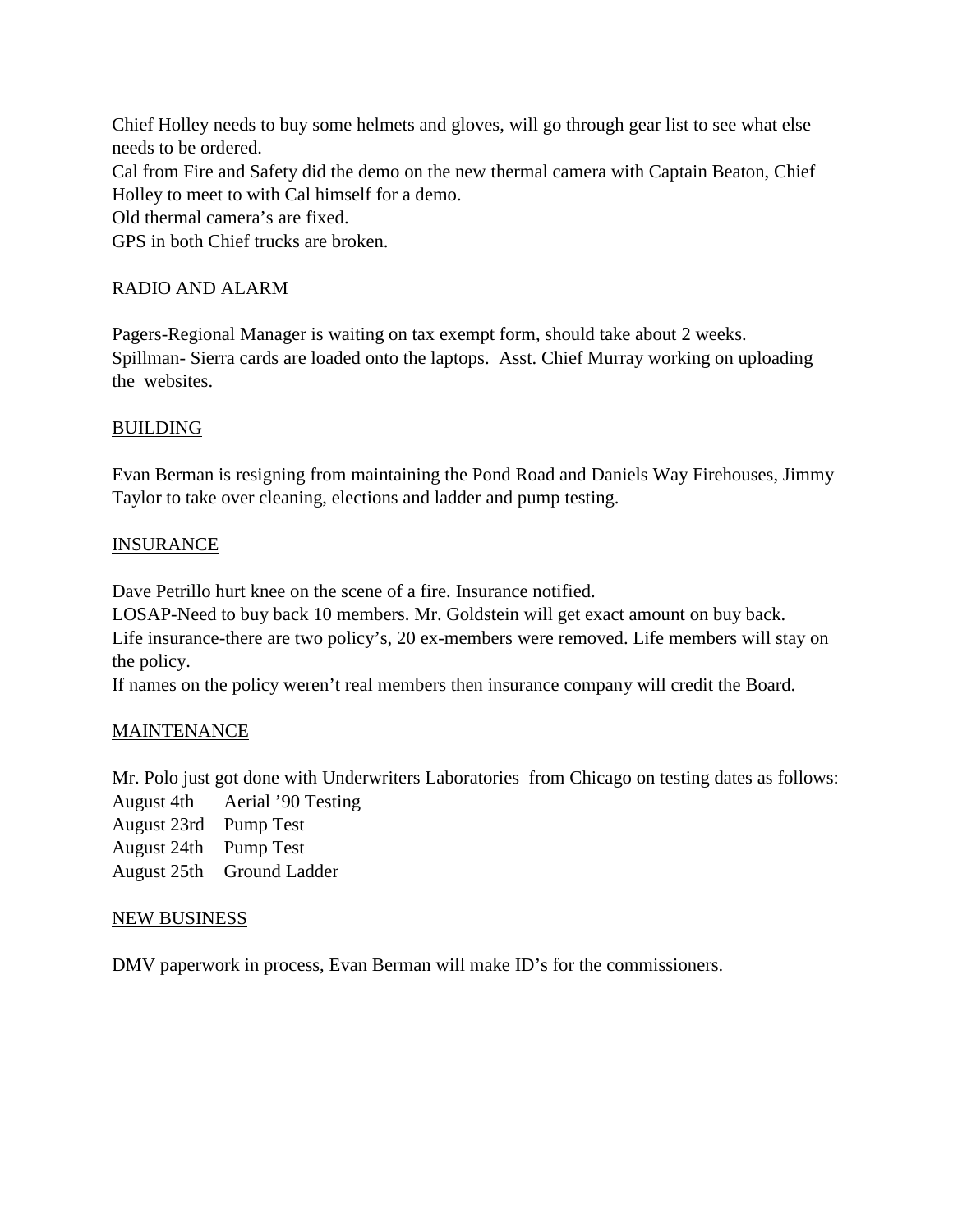ISO-Chief Holley sent all outstanding information to complete the inspection. Jimmy Taylor and Mr. Polo will clean up Daniels Way firehouse, once its done, Mr. Polo will report back to the board about needing an additional shed for storage. Mr. Allen will be meeting with Apple locksmith and Ocean securities for camera's, and door system

## OLD BUSINESS

Agreement between Commissioners and East Freehold Fire Company was read at the last company's meeting.

Finger printing, a few people are still left that need to be done, August 15, 2016 will be the deadline for finger printing to be done.

Mr. Bailey to follow up on prices for the smart board and projector.

#### TREASURER

Deposited at Freehold Savings and Loan on July 1, 2016, was the second Tax payment for the year in the amount of \$280,428.75.

| Checking:    | S.             | 621.23 |
|--------------|----------------|--------|
| CD.          | \$1,033,089.32 |        |
| Saving Acct. | \$725,311.51   |        |
| Total        | \$1,759,022.06 |        |

Check #

| 9978 | JCP&L                   | \$<br>232.70 |
|------|-------------------------|--------------|
| 9979 | <b>NJNG</b>             | \$<br>60.20  |
| 9980 | Verizon                 | \$<br>384.37 |
| 9981 | Optimum                 | \$<br>308.22 |
| 9982 | <b>Verizon Wireless</b> | \$<br>653.15 |
| 9983 | VFIS                    | \$29,612.05  |
| 9984 | U.S. Grounds            | \$<br>497.34 |
| 9985 | Evan Berman             | \$<br>150.00 |
| 9986 | NJ Fire Equip.          | \$<br>284.40 |
| 9987 | Netlink                 | \$<br>405.00 |